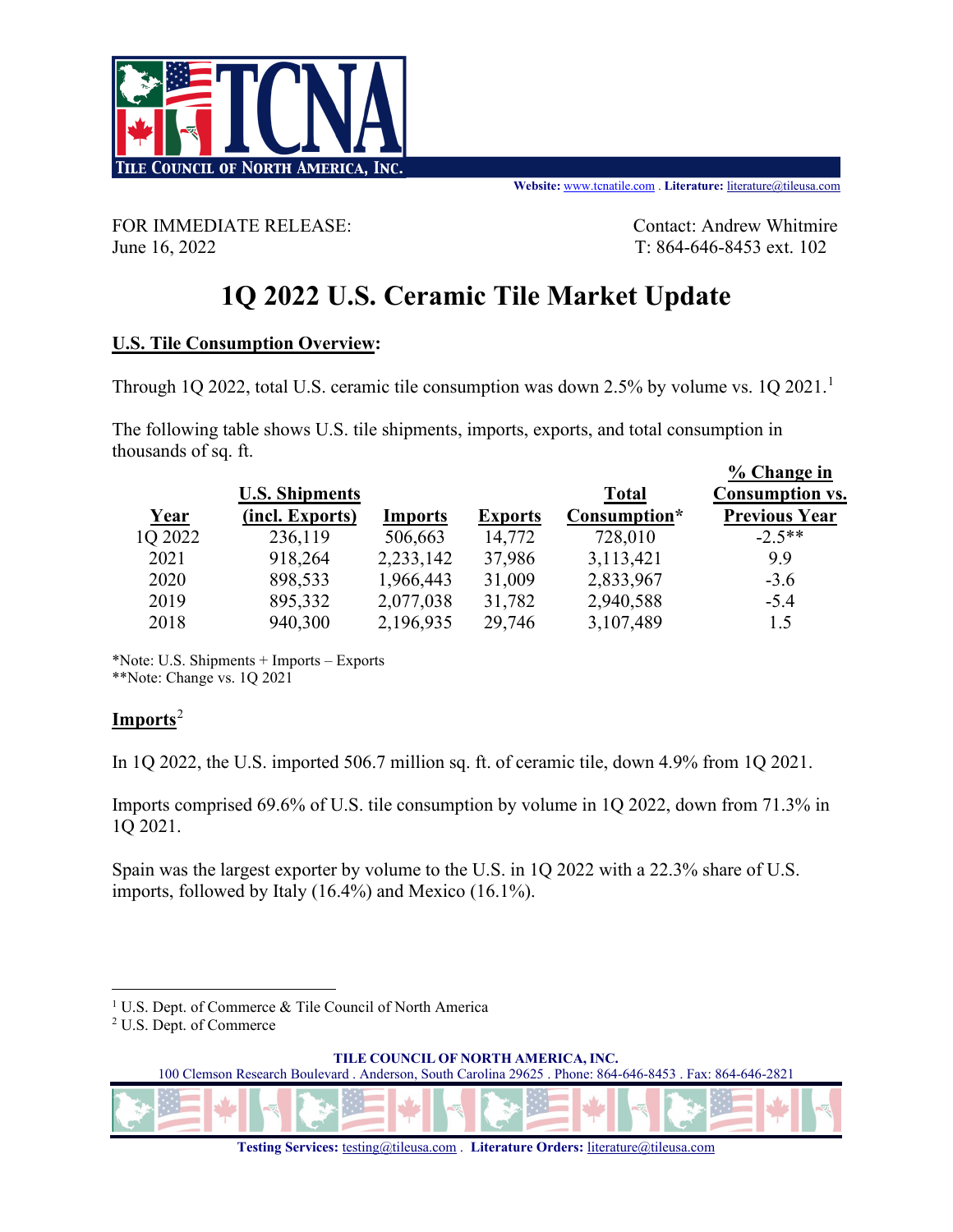

The five countries from which the most tiles were imported in 1Q 2022, based on volume, were:

| Country              | Sq. Ft. 1Q 2022 | Sq. Ft. 1Q 2021 | % Change  |
|----------------------|-----------------|-----------------|-----------|
| Spain                | 112,916,563     | 106,436,560     | $6.1\%$   |
| Italy                | 82,954,465      | 74,607,903      | $11.2\%$  |
| Mexico               | 81,813,146      | 96,285,536      | $-15.0\%$ |
| Turkey               | 62,102,209      | 69,867,509      | $-11.1%$  |
| India                | 61,674,483      | 67,721,584      | $-8.9\%$  |
| <b>All Countries</b> | 506,662,710     | 532,542,412     | $-4.9%$   |



**TILE COUNCIL OF NORTH AMERICA, INC.**

100 Clemson Research Boulevard . Anderson, South Carolina 29625 . Phone: 864-646-8453 . Fax: 864-646-2821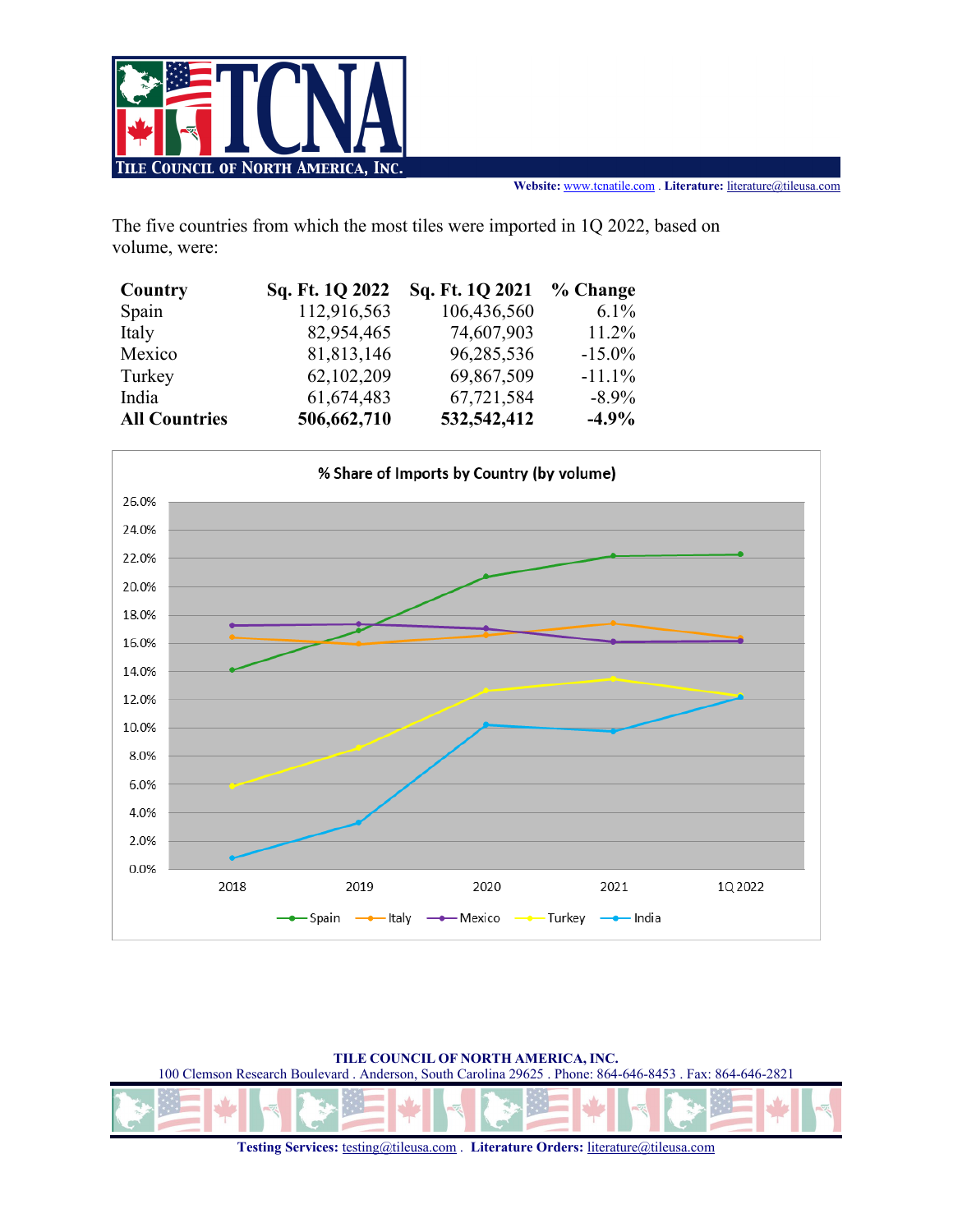

Spain was also the largest exporter on a dollar basis (CIF + duty), comprising 29.2% of U.S. tile imports in 1Q 2022, followed by Italy (28.1%) and Mexico (9.8%).

The five countries from which the most tiles were imported based on total U.S.  $\sqrt{s}$  value (CIF + duty) in 1Q 2022 were:

| Country              | \$ Val 10 2022 | \$ Val 10 2021 | % Change |
|----------------------|----------------|----------------|----------|
| Spain                | 185, 842, 574  | 124,423,504    | 49.4%    |
| Italy                | 178,597,828    | 147,641,671    | 21.0%    |
| Mexico               | 62,415,003     | 62,536,154     | $-0.2\%$ |
| Turkey               | 52,861,718     | 51,095,685     | 3.5%     |
| India                | 49,333,069     | 49,065,717     | $0.5\%$  |
| <b>All Countries</b> | 636,280,616    | 538,123,676    | 18.2%    |

The average values of tile<sup>[3](#page-2-0)</sup> (including CIF + duty) from the five countries from which the most tiles were imported by volume in 1Q 2022 were:

|                      | Sq. Ft.     | \$ Val        | Val/Sq. Ft. | Val/Sq. Ft. |
|----------------------|-------------|---------------|-------------|-------------|
| Country              | 1Q 2022     | 1Q 2022       | 1Q 2022     | 1Q 2021     |
| Spain                | 112,916,563 | 185, 842, 574 | \$1.65      | \$1.17      |
| Italy                | 82,954,465  | 178,597,828   | \$2.15      | \$1.98      |
| Mexico               | 81,813,146  | 62,415,003    | \$0.76      | \$0.65      |
| Turkey               | 62,102,209  | 52,861,718    | \$0.85      | \$0.73      |
| India                | 61,674,483  | 49,333,069    | \$0.80      | \$0.72      |
| <b>All Countries</b> | 506,662,710 | 636,280,616   | \$1.26      | \$1.01      |

#### **U.S. Shipments**[4](#page-2-1)

U.S. shipments (less exports) in 1Q 2022 were 221.3 million sq. ft., up 3.5% vs. 1Q 2021.

In dollar value, 1Q 2022 U.S. FOB factory sales of domestic shipments were \$355.6 million, up 9.7% vs. 1Q 2021.

The \$ value/sq. ft. of domestic shipments in 1Q 2022 was \$1.61, up from \$1.52 in 1Q 2021.

**TILE COUNCIL OF NORTH AMERICA, INC.**

100 Clemson Research Boulevard . Anderson, South Carolina 29625 . Phone: 864-646-8453 . Fax: 864-646-2821

<span id="page-2-0"></span><sup>&</sup>lt;sup>3</sup> The average value is significantly affected by the mix of tiles imported, with different types of tiles impacting the average value, in addition to differences in pricing for the same types of tile.

<span id="page-2-1"></span><sup>4</sup> Tile Council of North America